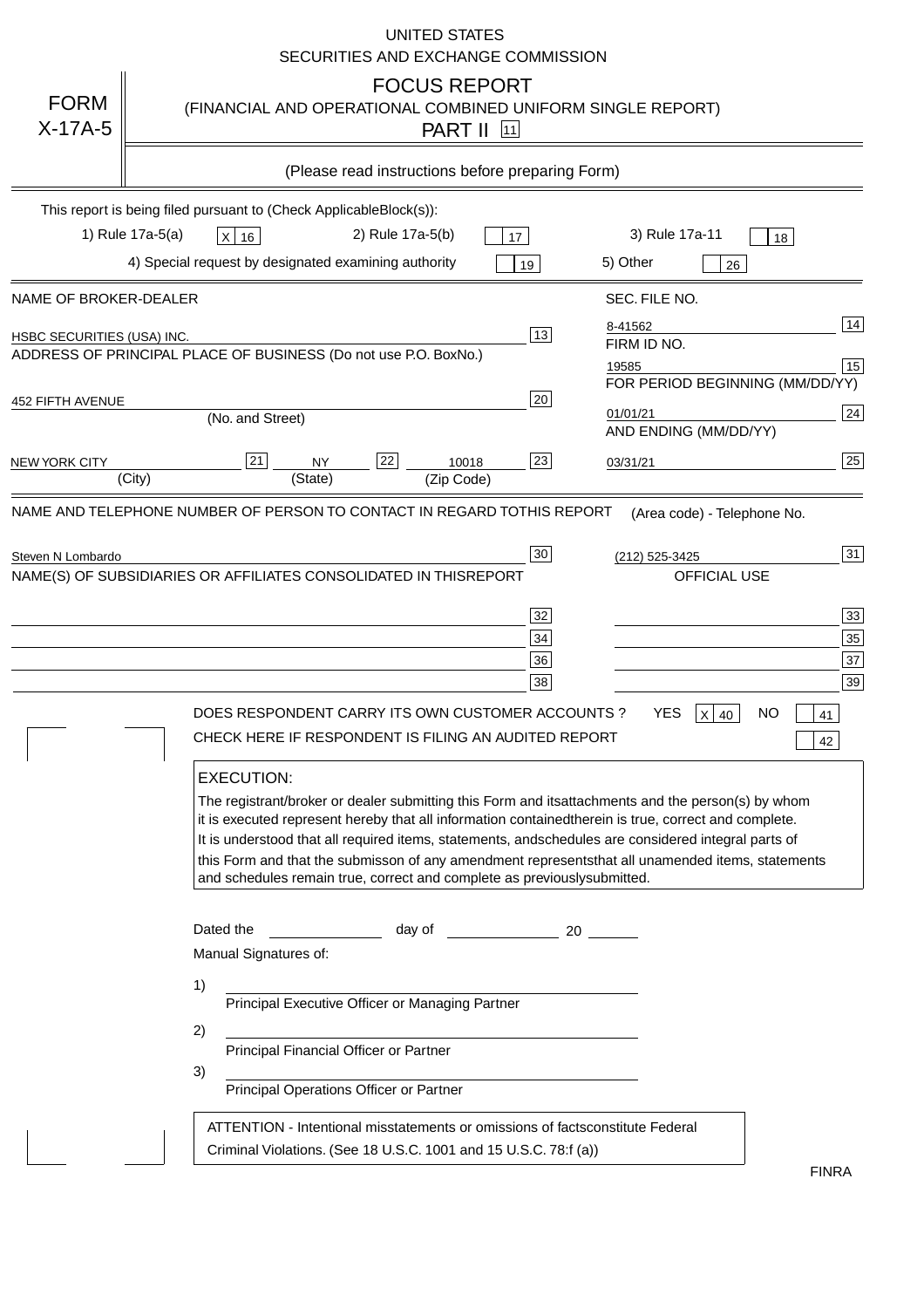BROKER OR DEALER

HSBC SECURITIES (USA) INC.

03/31/21

as of

## STATEMENT OF SEGREGATION REQUIREMENTS AND FUNDS IN SEGREGATION FOR CUSTOMERS TRADING ON U.S. COMMODITY EXCHANGES

| SEGREGATION REQUIREMENTS (Section 4d(2) of the CEAct)                                          |                    |                     |             |
|------------------------------------------------------------------------------------------------|--------------------|---------------------|-------------|
| 1. Net ledger balance                                                                          |                    |                     |             |
| A. Cash                                                                                        | \$                 | 1,968,677,347 7010  |             |
| B. Securities (at market)                                                                      |                    | 1,193,535,026 7020  |             |
| 2. Net unrealized profit (loss) in open futures contracts<br>traded on a contract market       |                    | $(69,326,684)$ 7030 |             |
| 3. Exchange traded options                                                                     |                    |                     |             |
| A. Add market value of open option contracts purchased on a<br>contract market                 |                    | 337,704,448 7032    |             |
| B. Deduct market value of open option contracts granted (sold)<br>on a contract market         |                    | 173,338,006) 7033   |             |
| 4. Net equity (deficit) (add lines 1, 2, and 3)                                                |                    | 3,257,252,131 7040  |             |
| 5. Accounts liquidating to a deficit and accounts with debit<br>balances                       |                    |                     |             |
| - gross amount                                                                                 | 7045<br>27,279,220 |                     |             |
|                                                                                                |                    |                     |             |
| Less: amount offset by customer owned securities                                               | 27,270,062) 7047   | 9.158               | 7050        |
| 6. Amount required to be segregated (add lines 4 and 5)                                        | \$                 | 3,257,261,289       | 7060        |
|                                                                                                |                    |                     |             |
| FUNDS IN SEGREGATED ACCOUNTS                                                                   |                    |                     |             |
| 7. Deposited in segregated funds bank accounts                                                 |                    |                     |             |
| A. Cash                                                                                        |                    | 14,940,176 7070     |             |
| B. Securities representing investments of customers' funds<br>(at market)                      |                    | $\Omega$            | 7080        |
| C. Securities held for particular customers or option customers<br>in lieu of cash (at market) |                    | 228,573,104         | 7090        |
| 8. Margins on deposit with derivatives clearing organizations<br>of contract markets           |                    |                     |             |
| A. Cash                                                                                        | \$                 | 2,039,294,498 7100  |             |
| B. Securities representing investments of customers' funds<br>(at market)                      |                    |                     | $0^{17110}$ |
| C. Securities held for particular customers or option customers<br>in lieu of cash (at market) |                    | 759,811,802 7120    |             |
| 9. Net settlement from (to) derivatives clearing organizations<br>of contract markets          |                    | (26, 406, 425)      | 7130        |
| 10. Exchange traded options                                                                    |                    |                     |             |
| A. Value of open long option contracts                                                         |                    | 337,704,448 7132    |             |
| B. Value of open short option contracts                                                        |                    | 173,338,006 7133    |             |
| 11. Net equities with other FCMs                                                               |                    |                     |             |
| A. Net liquidating equity                                                                      |                    | 808,553 7140        |             |
| B. Securities representing investments of customers' funds<br>(at market)                      |                    |                     | 7160        |
| C. Securities held for particular customers or option customers<br>in lieu of cash (at market) |                    | 22,843,750          | 7170        |
| 12. Segregated funds on hand (describe:                                                        |                    | 182,306,370 7150    |             |
| 13. Total amount in segregation (add lines 7 through 12)                                       |                    | 3,386,538,270 7180  |             |
| 14. Excess (deficiency) funds in segregation (subtract line 6 from line 13)                    | \$                 | 129,276,981 7190    |             |
| 15. Management Target Amount for Excess funds in segregation                                   | \$                 | 117,000,000 7194    |             |
| 16. Excess (deficiency) funds in segregation over (under) Management Target Amount Excess      | \$                 | 12,276,981 7198     |             |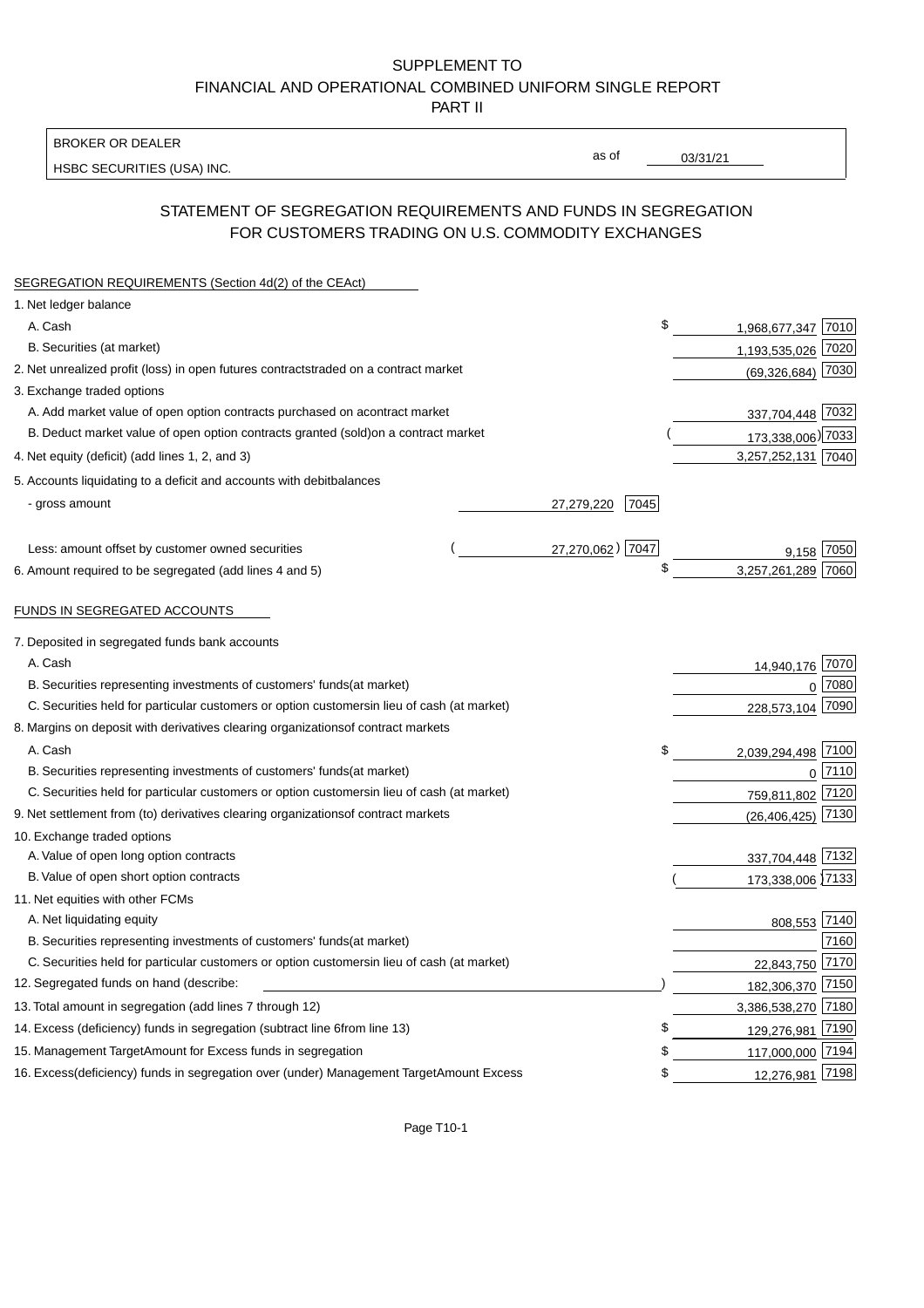PART II

| <b>BROKER OR DEALER</b>                           |                                        |                                                                |      |
|---------------------------------------------------|----------------------------------------|----------------------------------------------------------------|------|
| HSBC SECURITIES (USA) INC.                        |                                        | as of<br>03/31/21                                              |      |
|                                                   | FOR CUSTOMERS' DEALER OPTIONS ACCOUNTS | STATEMENT OF SEGREGATION REQUIREMENTS AND FUNDS IN SEGREGATION |      |
| 1. Amount required to be segregated in accordance |                                        |                                                                |      |
| with Commission regulation 32.6                   |                                        | \$                                                             | 7200 |
| 2. Funds in segregated accounts                   |                                        |                                                                |      |
| A. Cash                                           | \$                                     | 7210                                                           |      |
| B. Securities (at market)                         |                                        | 7220                                                           |      |
| C. Total                                          |                                        |                                                                | 7230 |
| 3. Excess (deficiency) funds in segregation       |                                        |                                                                |      |

(subtract line 2.C from line 1) 7240

 $\overline{\mathsf{I}}$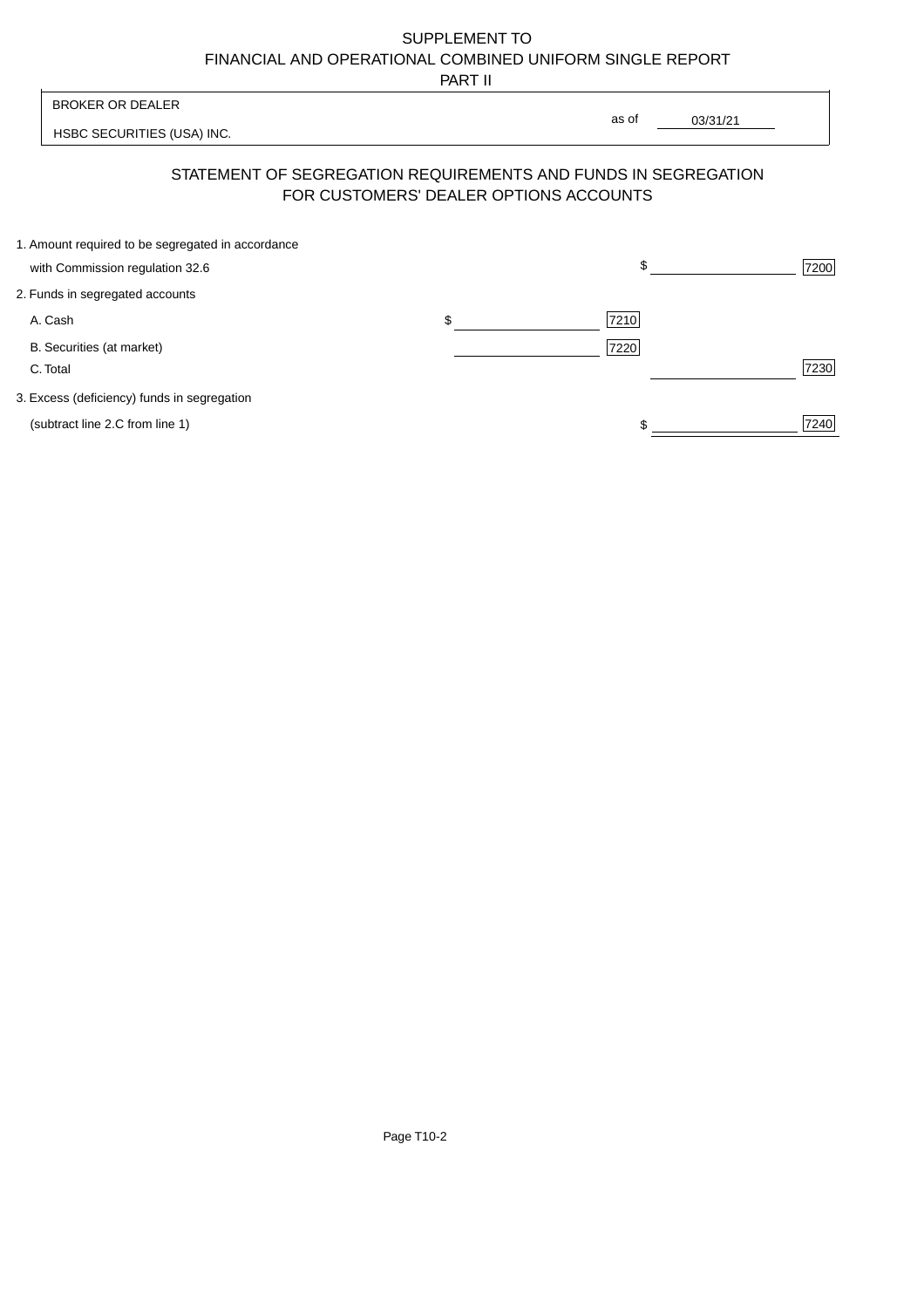PART II

HSBC SECURITIES (USA) INC. The state of the second second second second second second second second second second second second second second second second second second second second second second second second second sec BROKER OR DEALER

as of

## STATEMENT OF SECURED AMOUNTS AND FUNDS HELD IN SEPARATE ACCOUNTS PURSUANT TO COMMISSION REGULATION 30.7

#### FOREIGN FUTURES AND FOREIGN OPTIONS SECURED AMOUNTS

| Amount required to be set aside pursuant to law, rule or<br>regulation of a foreign government<br>or a rule of a self-regulatory organization authorized<br>thereunder |                                   | \$<br>0           | 7305 |
|------------------------------------------------------------------------------------------------------------------------------------------------------------------------|-----------------------------------|-------------------|------|
| 1. Net ledger balance - Foreign Futures and Foreign Option Trading - All Customers<br>A. Cash                                                                          |                                   | \$<br>127,855,149 | 7315 |
| <b>B.</b> Securities<br>(at market)                                                                                                                                    |                                   | 13,832,390        | 7317 |
| 2. Net unrealized profit (loss) in open futures contracts traded on a foreign<br>board of trade                                                                        |                                   | (16, 437, 663)    | 7325 |
| 3. Exchange traded options                                                                                                                                             |                                   |                   |      |
| A. Market value of open option contracts purchased on a foreign board of trade                                                                                         |                                   | 0                 | 7335 |
| B. Market value of open contracts granted (sold) on a foreign board of trade                                                                                           |                                   | U                 | 7337 |
| 4. Net equity (deficit) (add lines 1.2. and 3.)                                                                                                                        |                                   | \$<br>125,249,876 | 7345 |
| 5. Accounts liquidating to a deficit and accounts with                                                                                                                 |                                   |                   |      |
| debit balances - gross<br>amount                                                                                                                                       | 7351<br>194,569                   |                   |      |
| Less: amount offset by customer owned securities                                                                                                                       | $51,501$ $ 7352 $                 | 143,068           | 7354 |
| 6. Amount required to be set aside as the secured amount - Net Liquidating                                                                                             | Equity Method (add lines 4 and 5) | \$<br>125,392,944 | 7355 |
| 7. Greater of amount required to be set aside pursuant to foreign jurisdiction (above) or                                                                              | line 6.                           | \$<br>125,392,944 | 7360 |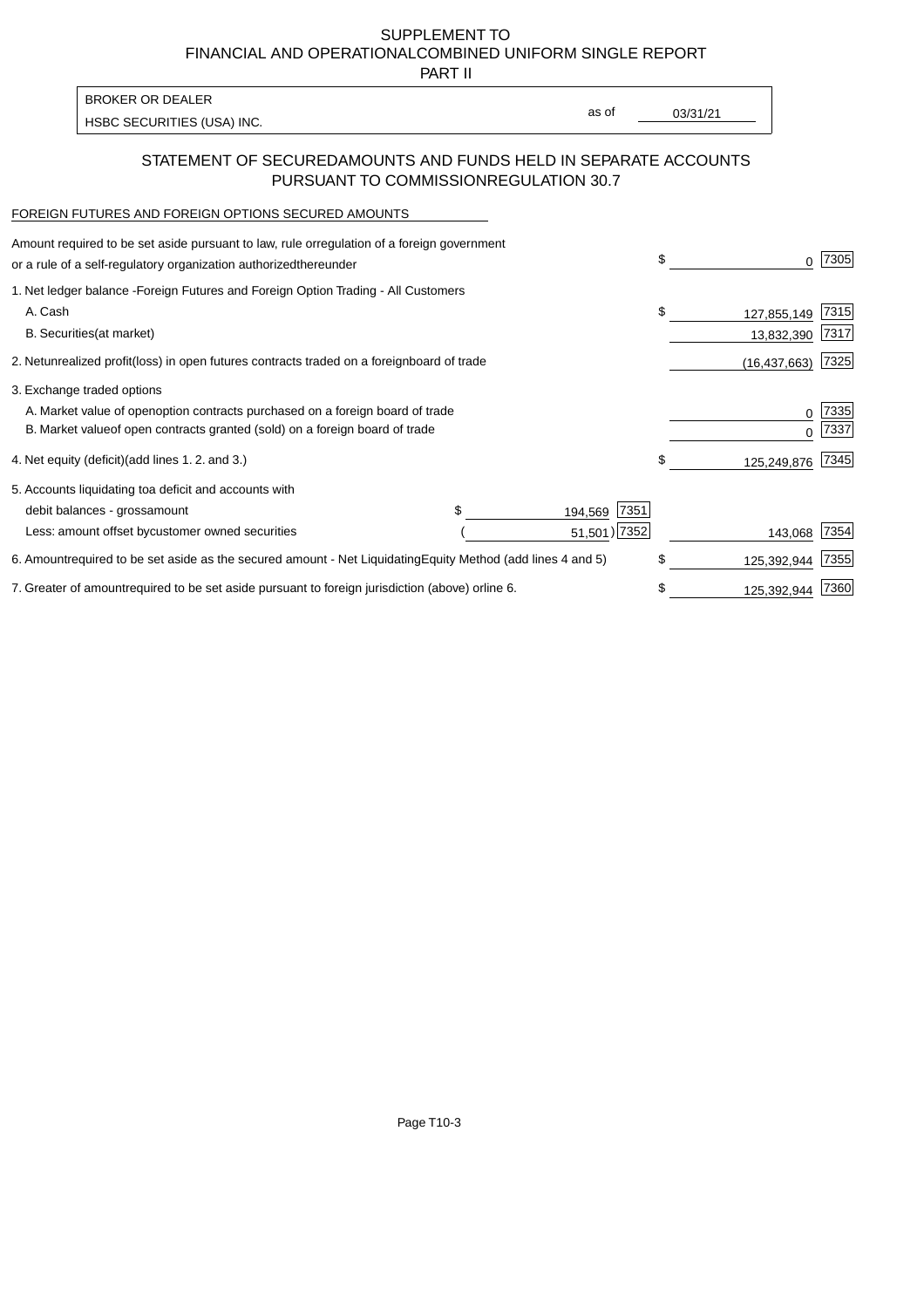PART II

| <b>BROKER OR DEALER</b>                                                                |                                        |                        |                 |                  |
|----------------------------------------------------------------------------------------|----------------------------------------|------------------------|-----------------|------------------|
| HSBC SECURITIES (USA) INC.                                                             |                                        | as of                  | 03/31/21        |                  |
|                                                                                        |                                        |                        |                 |                  |
| STATEMENT OF SECURED AMOUNTS AND FUNDS HELD IN SEPARATE                                | PURSUANT TO COMMISSION REGULATION 30.7 |                        | <b>ACCOUNTS</b> |                  |
| FUNDS DEPOSITED IN SEPARATE REGULATION 30.7 ACCOUNTS                                   |                                        |                        |                 |                  |
| 1. Cash in banks                                                                       |                                        |                        |                 |                  |
| A. Banks located in the United States                                                  | \$                                     | 6,718,202 7500         |                 |                  |
| B. Other banks qualified under Regulation 30.7                                         |                                        |                        |                 |                  |
| Name(s):<br><b>HARRIS TRUST</b>                                                        | 7510                                   | $0$ 7520 \$            |                 | 6,718,202 7530   |
| 2. Securities                                                                          |                                        |                        |                 |                  |
| A. In safekeeping with banks located in the United States                              | \$                                     | 13,832,390 7540        |                 |                  |
| B. In safekeeping with other banks qualified under Regulation                          | 30.7                                   |                        |                 |                  |
| Name(s):<br><b>HARRIS TRUST</b>                                                        | 7550                                   | $0$ 7560               |                 | 13,832,390 7570  |
| 3. Equities with registered futures commission merchants                               |                                        |                        |                 |                  |
| A. Cash                                                                                | \$                                     | $0$ 7580               |                 |                  |
| <b>B.</b> Securities                                                                   |                                        | $0$ 7590               |                 |                  |
| C. Unrealized gain (loss) on open futures contracts                                    |                                        | $0$ 7600               |                 |                  |
| D. Value of long option contracts                                                      |                                        | $0$ 7610               |                 |                  |
| E. Value of short option contracts                                                     |                                        | $0)$ 7615              |                 | 0 7620           |
| 4. Amounts held by clearing organizations of foreign boards of                         | trade                                  |                        |                 |                  |
| Name(s):                                                                               | 7630                                   |                        |                 |                  |
| A. Cash                                                                                | \$                                     | 7640                   |                 |                  |
| <b>B.</b> Securities                                                                   |                                        | 7650                   |                 |                  |
| C. Amount due to (from) clearing organizations - daily                                 | variation                              | 7660                   |                 |                  |
| D. Value of long option contracts                                                      |                                        | 7670                   |                 |                  |
| E. Value of short option contracts                                                     |                                        | ) 7675                 |                 | 7680             |
| 5. Amounts held by members of foreign boards of trade<br>Name(s):                      | 7690                                   |                        |                 |                  |
| A. Cash                                                                                | \$                                     | 147,510,765 7700       |                 |                  |
| <b>B.</b> Securities                                                                   |                                        | 7710<br>0              |                 |                  |
| C. Unrealized gain (loss) on open futures contracts                                    |                                        | 7720<br>(16, 437, 663) |                 |                  |
| D. Value of long option contracts                                                      |                                        | $0$ 7730               |                 |                  |
| E. Value of short option contracts                                                     |                                        | $_0$ ) 7735            |                 | 131,073,102 7740 |
| 6. Amounts with other depositories designated by a foreign<br>Name(s):                 | board of trade<br>7750                 |                        |                 | 0 7760           |
| 7. Segregated funds on hand (describe:                                                 |                                        |                        |                 | 0 7765           |
| 8. Total funds in separate section 30.7 accounts                                       |                                        |                        | \$              | 151,623,694 7770 |
| 9. Excess (deficiency) set Aside Funds for Secured Amount (subtract Line 7 Secured     |                                        |                        |                 |                  |
| Statement page T10-3 from Line 8)                                                      |                                        |                        | \$              | 26,230,750 7380  |
| 10. Management Target Amount for Excess funds in separate section 30.7 accounts        |                                        |                        | \$              | 15,000,000 7780  |
| 11. Excess (deficiency) funds in separate 30.7 accounts over (under) Management Target |                                        |                        | \$              | 11,230,750 7785  |
|                                                                                        |                                        |                        |                 |                  |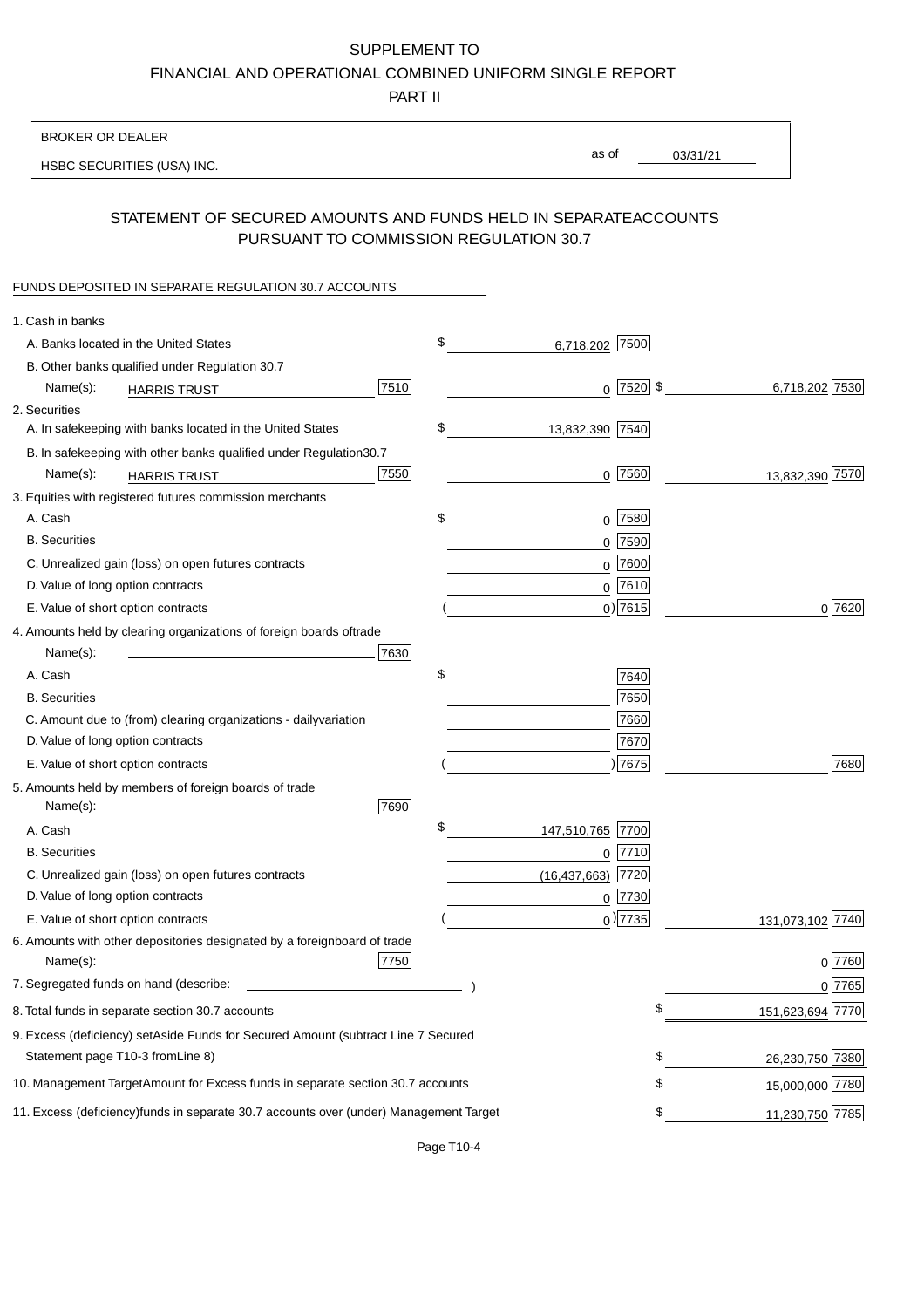PART II

HSBC SECURITIES (USA) INC. The state of the second second second second second second second second second second second second second second second second second second second second second second second second second sec BROKER OR DEALER

as of

### STATEMENT OF CLEARED SWAPS CUSTOMER SEGREGATION REQUIREMENTS AND FUNDS IN CLEARED SWAPS CUSTOMER ACCOUNTS UNDER 4D(F) OF THE CEA

| <b>Cleared Swaps Customer Requirements</b>                                                                  |                          |
|-------------------------------------------------------------------------------------------------------------|--------------------------|
| 1. Net ledger balance                                                                                       |                          |
| A. Cash                                                                                                     | \$<br>1,941,158,616 8500 |
| B. Securities (at market)                                                                                   | 841,947,245 8510         |
| 2. Net unrealized profit (loss) in open cleared swaps                                                       | $(1,497,950,410)$ 8520   |
| 3. Cleared swaps options                                                                                    |                          |
| A. Market value of open cleared swaps option contracts purchased                                            | 0   8530                 |
| B. Market value of open cleared swaps option contracts granted (sold)                                       | $0)$ 8540                |
| 4. Net equity (deficit) (add lines 1, 2, and 3)                                                             | \$<br>1,285,155,451 8550 |
| 5. Accounts liquidating to a deficit and accounts with                                                      |                          |
| 12,773,685 8560<br>debit balances - gross amount<br>\$                                                      |                          |
| 12,761,993) 8570<br>Less: amount offset by customer owned securities                                        | 11,692 8580              |
| 6. Amount required to be segregated for cleared swaps customers (add lines 4 and 5)                         | \$<br>1,285,167,143 8590 |
| Funds in Cleared Swaps Customer Segregated Accounts                                                         |                          |
| 7. Deposited in cleared swaps customer segregated accounts at banks                                         |                          |
| A. Cash                                                                                                     | \$<br>10,023,448 8600    |
| B. Securities representing investments of cleared swaps customers' funds (at market)                        | 0 8610                   |
| C. Securities held for particular cleared swaps customers in lieu of cash (at market)                       | 28,450,458 8620          |
| 8. Margins on deposit with derivatives clearing organizations in cleared swaps customer segregated accounts |                          |
| A. Cash                                                                                                     | 455,322,989 8630         |
| B. Securities representing investments of cleared swaps customers' funds (at market)                        | 34,999,055 8640          |
| C. Securities<br>held for particular cleared swaps customers in lieu of cash (at market)                    | 813,496,788 8650         |
| 9. Net settlement from (to) derivatives clearing organizations                                              | 24,139,037 8660          |
| 10. Cleared swaps options                                                                                   |                          |
| A. Value of open cleared swaps long option contracts                                                        | $0^{8670}$               |
| B. Value of open cleared swaps short option contracts                                                       | $0$ ) 8680               |
| 11. Net equities with other FCMs                                                                            |                          |
| A. Net liquidating equity                                                                                   | $0^{8690}$               |
| B. Securities representing investments of cleared swaps customers' funds (at market)                        | $0^{8700}$               |
| C. Securities held for particular cleared swaps customers in lieu of cash (at market)                       | 0 8710                   |
| 12. Cleared swaps customer funds on hand (describe:                                                         | $0 \;  8715 $            |
| 13. Total amount in cleared swaps customer segregation (add lines 7 through 12)                             | \$<br>1,366,431,775 8720 |
| 14. Excess (deficiency) funds in cleared swaps customer segregation (subtract line 6 from line 13)          | 81,264,632 8730          |
| 15. Management Target Amount for Excess funds in cleared swaps segregated accounts                          | \$<br>71,000,000 8760    |
| 16. Excess<br>(deficiency) funds in cleared swaps customer segregated accounts over                         |                          |
| <b>Management Target Excess</b><br>(under)                                                                  | \$<br>10,264,632 8770    |